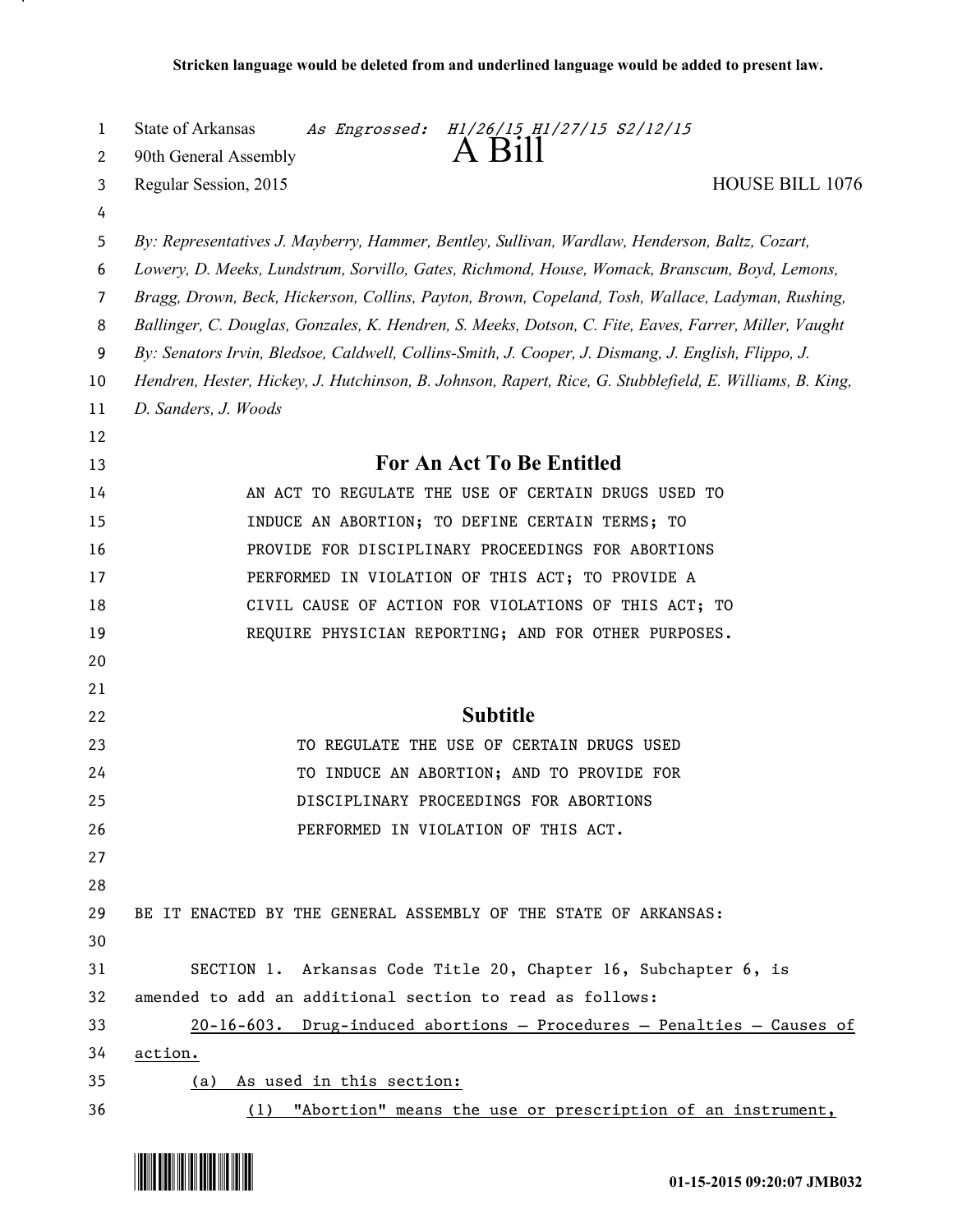As Engrossed: H1/26/15 H1/27/15 S2/12/15 1120 1120 1121076

| $\mathbf{1}$   | medicine, drug, or another substance or device to terminate the pregnancy of  |
|----------------|-------------------------------------------------------------------------------|
| 2              | a woman known to be pregnant with an intention other than to increase the     |
| 3              | probability of a live birth, to preserve the life or health of the child      |
| 4              | after live birth, or to remove a dead unborn child who died in utero as the   |
| 5              | result of natural causes, accidental trauma, or a criminal assault on the     |
| 6              | pregnant woman or her unborn child, and that causes the premature termination |
| $\overline{7}$ | of the pregnancy;                                                             |
| 8              | (2) "Attempt to perform or induce an abortion" means an act or                |
| 9              | an omission of a statutorily required act that, under the circumstances as    |
| 10             | the physician believes them to be, constitutes a substantial step toward the  |
| 11             | performance or induction of an abortion in violation of this section;         |
| 12             | (3) "Mifepristone" means the specific abortion-inducing drug                  |
| 13             | regimen known as RU-486; and                                                  |
| 14             | $(4)$ "Physician" means a natural person licensed to practice                 |
| 15             | medicine in the State of Arkansas under the Arkansas Medical Practices Act, § |
| 16             | 17-95-201 et seq., § 17-95-301 et seq., and § 17-95-401 et seq.               |
| 17             | (b)(1) When mifepristone or another drug or chemical regimen is used          |
| 18             | to induce an abortion, the initial administration of the drug or chemical     |
| 19             | shall occur in the same room and in the physical presence of the physician    |
| 20             | who prescribed, dispensed, or otherwise provided the drug or chemical to the  |
| 21             | patient.                                                                      |
| 22             | The physician who induces the abortion, or a person acting<br>(2)             |
| 23             | on behalf of the physician who induces the abortion, shall make all           |
| 24             | reasonable efforts to ensure that the patient returns twelve (12) to eighteen |
| 25             | (18) days after the administration or use of mifepristone or another drug or  |
| 26             | chemical for a follow-up visit so that the physician can confirm that the     |
| 27             | pregnancy has been terminated and can assess the patient's medical condition. |
| 28             | A brief description of the efforts made to comply with this<br>(3)            |
| 29             | section, including the date, time, and identification by name of the person   |
| 30             | making the efforts, shall be included in the patient's medical record.        |
| 31             | This section does not affect telemedicine practice that does not<br>(c)       |
| 32             | involve the use of mifepristone or another drug or chemical to induce an      |
| 33             | abortion.                                                                     |
| 34             | (d)(l) If the Arkansas State Medical Board finds that a physician             |
| 35             | licensed by the board has violated the rules of professional conduct by       |
| 36             | performing an abortion in violation of this subchapter, the board shall       |

2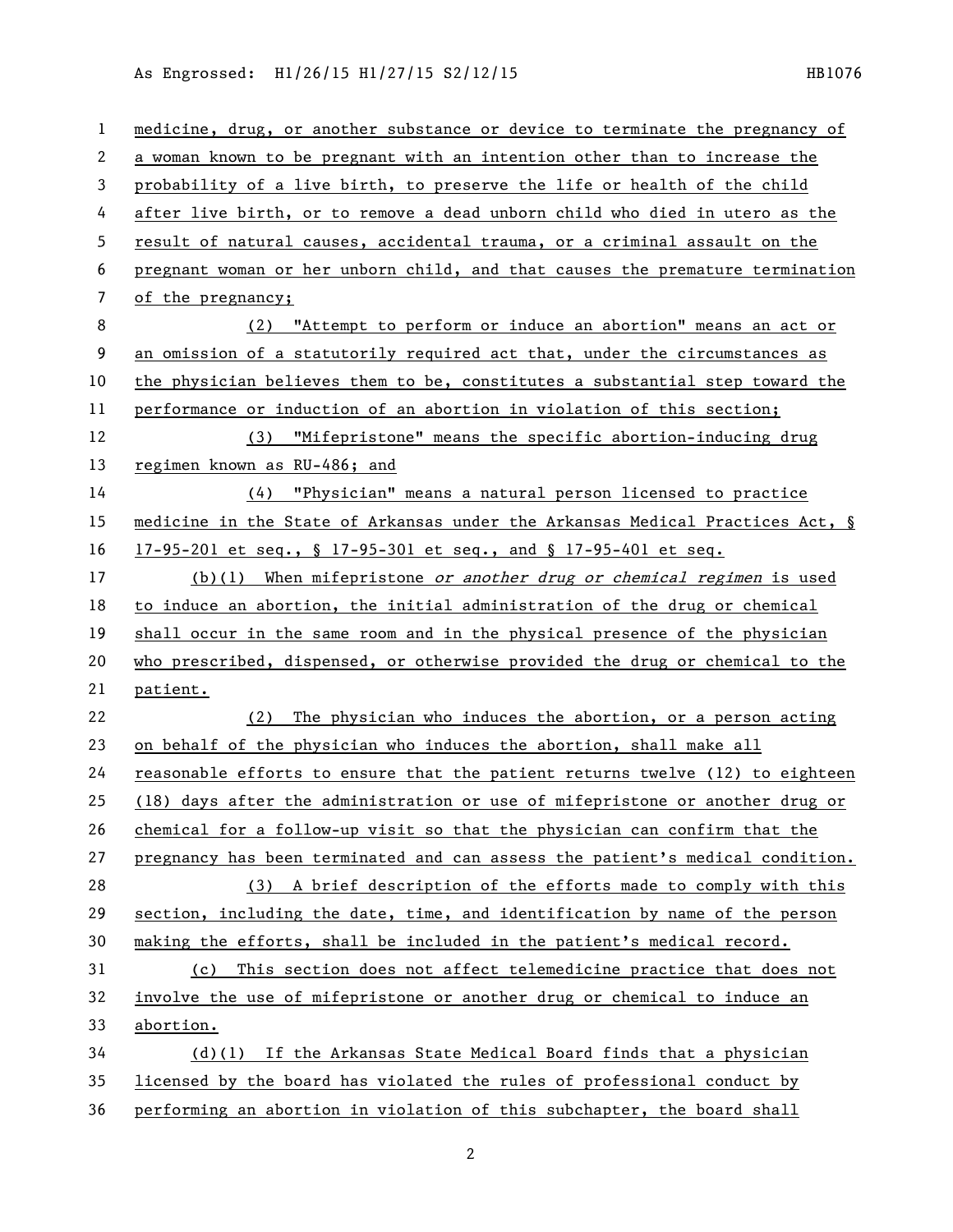As Engrossed: H1/26/15 H1/27/15 S2/12/15

1 revoke the physician's license. (2) A penalty shall not be assessed against the woman upon whom the abortion is performed or attempted to be performed. (e)(1)(A) A woman who receives an abortion, the father of the unborn child who was the subject of the abortion if the father was married to the woman who received the abortion at the time the abortion was performed, or a maternal grandparent of the unborn child may maintain an action against the person who performed the abortion in violation of this section for actual and punitive damages. (B) A woman who attempts to receive an abortion in violation of this section may maintain an action against the person who attempted to perform the abortion for actual and punitive damages. (2)(A) Upon petition by any citizen in the county in which an alleged violation of this section occurred or in which the defendant resides, a court may enjoin a healthcare professional who has knowingly or recklessly violated this section. (B) An injunction under subdivision (e)(2)(A) of this section shall prevent the abortion provider from performing further abortions in violation of this section. (f)(1) If a judgment is rendered in favor of the plaintiff who prevails in an action under subsection (e) of this section, the court shall award reasonable attorney's fees and costs in favor of the plaintiff against the defendant. (2) If a judgment is rendered in favor of the defendant and the court finds that the plaintiff's suit was frivolous and brought in bad faith, the court shall order the plaintiff to pay reasonable attorney's fees to the defendant. (g) A pregnant woman who obtains or possesses mifepristone or another drug or chemical used for the purpose of inducing an abortion to terminate her pregnancy shall not be subject to an action under subsection (e) of this section. 32 (h)(1) In a *civil proceeding* or action brought under this section, the court shall determine if the anonymity of a woman who receives or attempts to receive an abortion shall be preserved from public disclosure without her consent. (2)(A) Upon determining that the woman's anonymity shall be